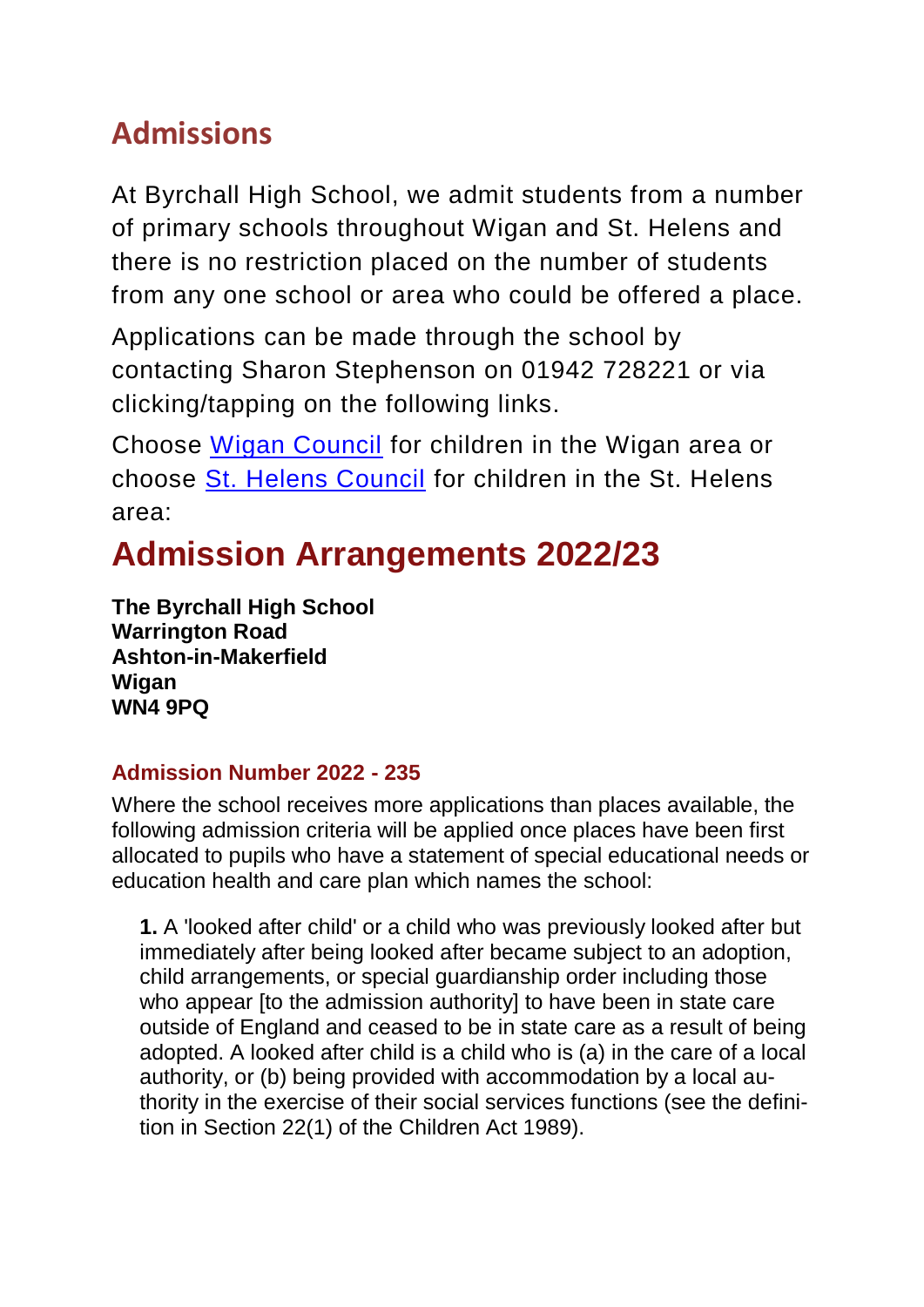**2.** Children with brothers or sisters who will be attending the school at the time of admission.

**3.** Other children living in the Makerfield area including Ashton-in-Makerfield, Abram, Bryn Gates, Downall Green, Garswood, Golborne, Haydock, Hindley, Ince-in-Makerfield, Newton-le-Willows, North Ashton, Platt Bridge, Wargrave and Winstanley (see attached map).

**4.** Other children living nearest to the school.

### **Tie Breaker**

Where there are more children in one particular criterion than the number of places available, places will be allocated to the children who live nearest to the school. The distance will be measured in a straight line from the child's home address to a central point at the school using a Geographical Information System (GIS) which is based on ordnance survey.

Occasionally, the distance from home to school is the same for more than one child. For example, if more than one child lives in the same block of flats. In these cases, a system to randomly pick who will be offered a place will be used. The governing body will use the system used by the local authority for community and controlled schools. A copy of the policy is available on request from the local authority.

### **Brothers and Sisters**

Children with brothers or sisters who will be attending the school in the school year. We will include:

- Half-brothers and Half-sisters;
- Stepbrothers and Stepsisters; and
- Foster brothers and Foster sisters, who live at the same address as part of the same family unit.

### **Home Address**

When considering an application, we will use the permanent home address at the closing date for applications. If parents are separated and the child spends time at each parent's address, the address we use for admission to schools is that of the main career. We use the address of the parent who gets the Child Benefit for this.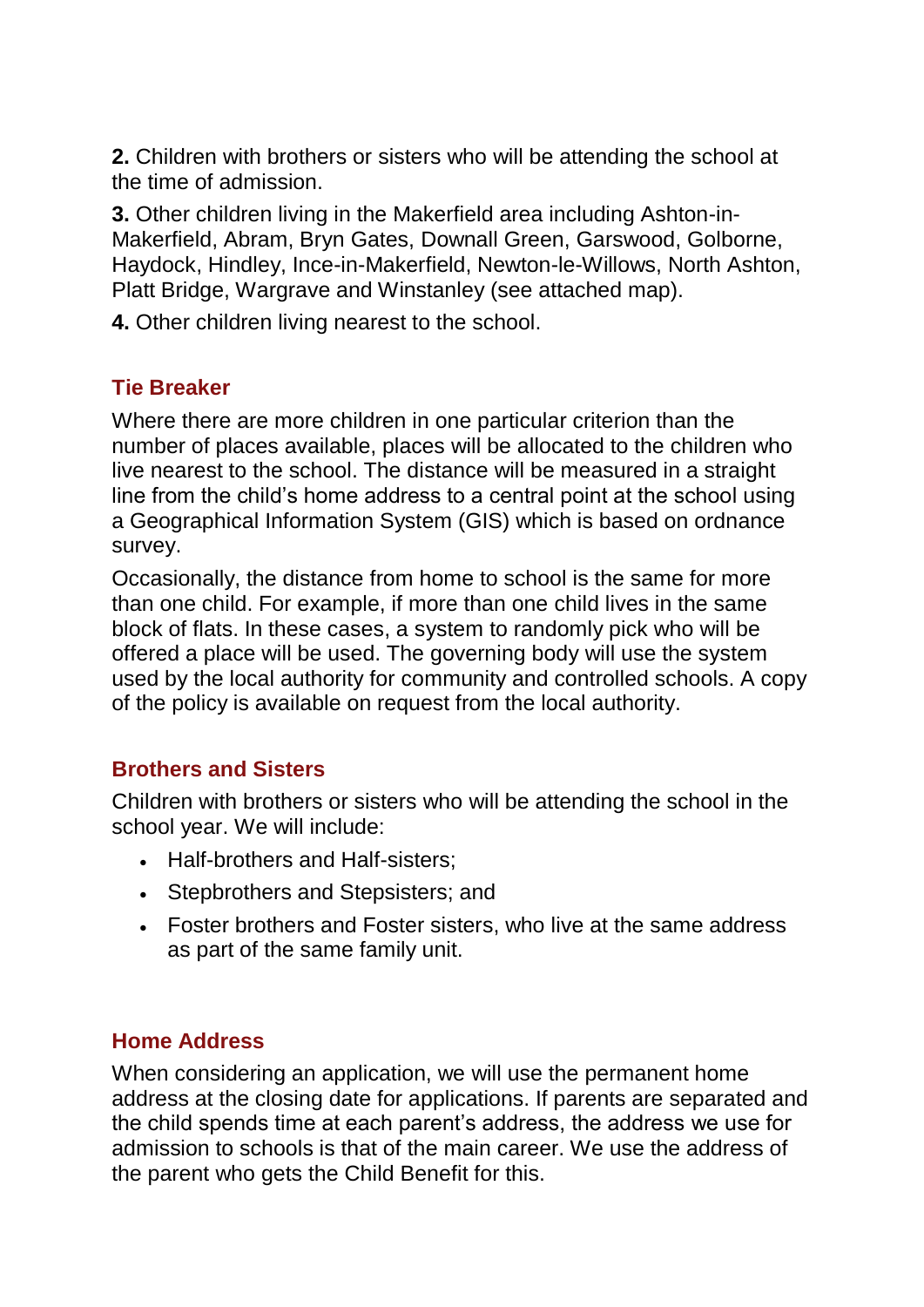# **Waiting List Policy**

Places may become available at a school after the offer date. To decide which children have these places, we will:

- Put all children who we refused a place on the waiting list for the school;
- Keep the list in priority order, decided by the oversubscription criteria for the school only;
- Offer places that become available to the next child on the waiting list; and
- Keep the waiting list until the end of the Autumn term.
- We cannot take into account the length of time a child's name has been on the waiting, only the admission criteria for the school. This means that your child's position on the list may change if another parent asks to be put on the list and their child has higher priority in the admission criteria.

# **ADMISSION OF CHILDREN OUTSIDE THEIR NORMAL AGE GROUP**

Parents may seek a place for their child outside of their normal age group, for example, to a higher year group if the child is gifted and talented or to a lower year group if the child has experienced problems such as ill health. A decision is made on the basis of the circumstances of each case.

The process is as follows:

# **STAGE 1 – REQUEST**

Parents make a formal request to the Local Authority School Organisation Team in writing with any supporting evidence they wish to be considered.

- A request for early entry into Year 7 should be made before 31 October in the previous academic year in order to give sufficient time for the case to be considered prior to the offer of school places on 1 March.
- A request for in year admission outside of the normal age group should be made on the normal in year transfer form.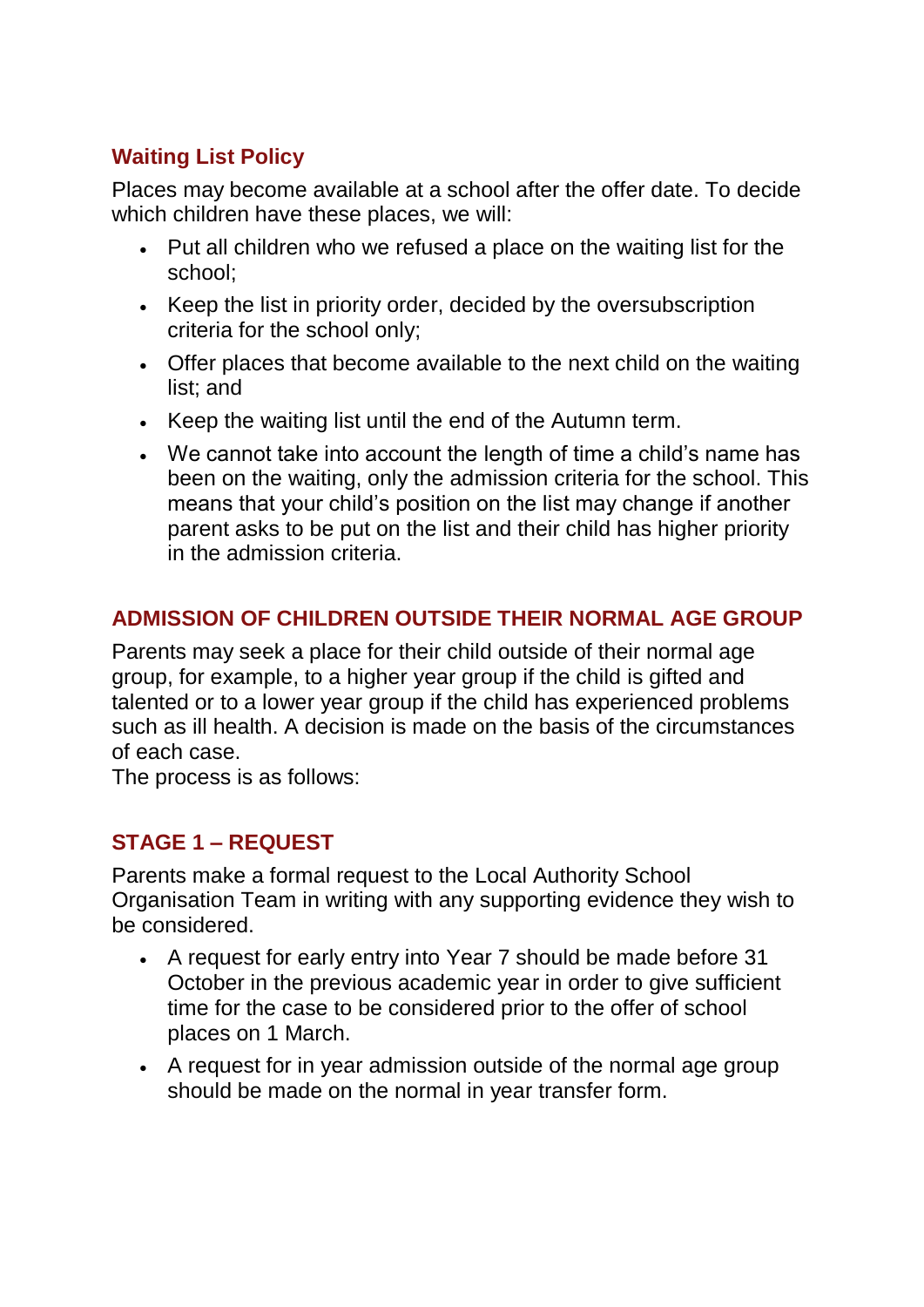# **STAGE 2 – DECISION**

Requests for voluntary-aided, foundation and academy schools will be referred to the school to be considered. Requests for community and voluntary controlled schools will be considered by the local authority. We will look at the following factors but these are not exhaustive:

- Parent's views
- The needs of the child and the possible impact on them of being educated out of year group
- The child's medical history and views of medical professionals if appropriate
- In the case of children born prematurely the fact that they may have naturally fallen into the lower age group if they had been born on their expected date of birth
- Whether delayed academic, social, emotional or physical development is adversely affecting their readiness for school;
- Any other information which the parent requests the local authority to consider.

# **STAGE 3 – OUTCOME**

Parents are notified of the decision in writing by the School Organisation Team.

# **REQUEST AGREED:**

If the request is agreed the application will be considered for the year group requested and ranked alongside any other applications. There is no guarantee that a place will be offered at the preferred school. Parents have a statutory right to appeal against the refusal of a place at a school for which they have applied. This right does not apply if they are offered a place at the school but it is not in their preferred age group.

# **REQUEST REFUSED:**

There is no statutory right of appeal against the refusal of a request for admission outside the normal age group. However, if the parents are dissatisfied they have the right to complain through the Council's complaints procedure for decisions made by the local authority or under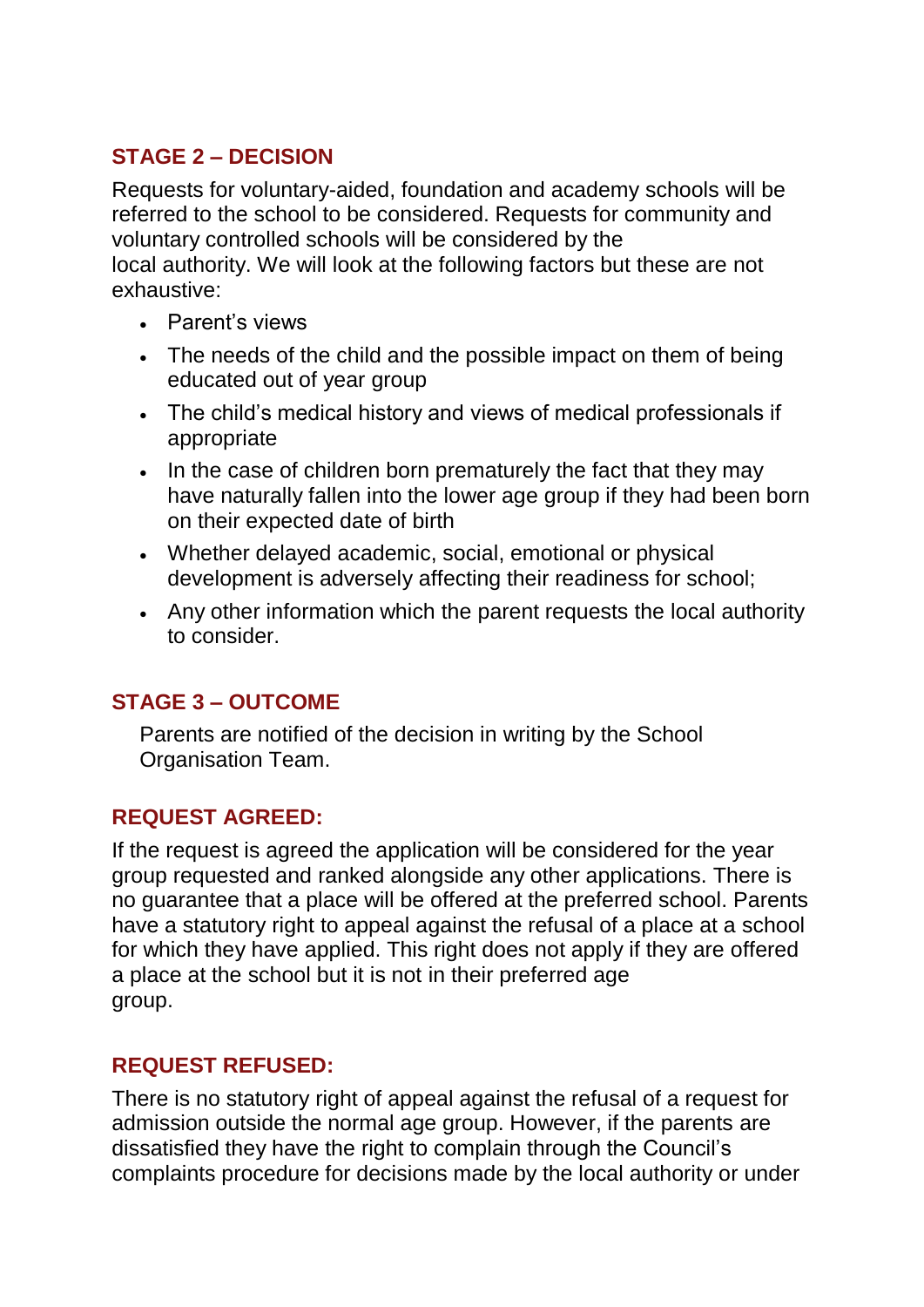the school's complaints procedure where the decision has been made by the school.

# **Map of Makerfield area (criterion 3)**

Makerfield: the historic Makerfield area of South Lancashire extends from Liverpool to Chorley in the North and East to Eccles.



# **Admission Arrangements 2021/22 Admission Number: 235**

Where the school receives more applications than places available, the following admission criteria will be applied once places have been first allocated to pupils who have a statement of special educational needs or education health and care plan which names the school:

1. A 'looked after child' or a child who was previously looked after but immediately after being looked after became subject to an adoption,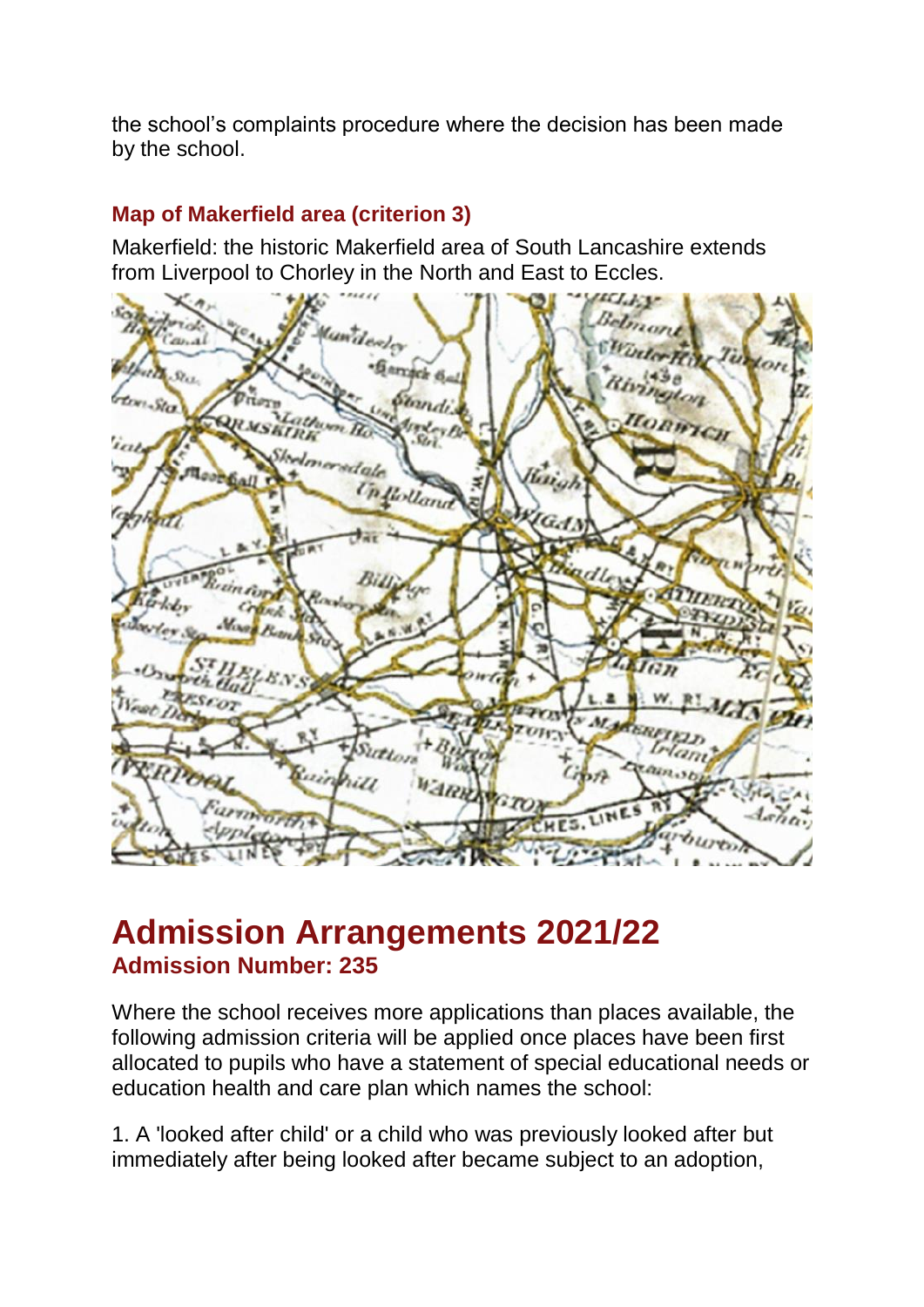child arrangements, or special guardianship order including those who appear [to the admission authority] to have been in state care outside of England and ceased to be in state care as a result of being adopted. A looked after child is a child who is (a) in the care of a local authority, or (b) being provided with accommodation by a local authority in the exercise of their social services functions (see the definition in Section 22(1) of the Children Act 1989).

2. Children with brothers or sisters who will be attending the school in the 2020-2021 school year.

3. Other children living in the Makerfield area including Ashton-in-Makerfield, Abram, Bryn Gates, Downall Green, Garswood, Golborne, Haydock, Hindley, Ince-in-Makerfield, Newton-le-Willows, North Ashton, Platt Bridge, Wargrave and Winstanley.

4. Other children living nearest to the school.

### **Tie Breaker**

Where there are more children in one particular criterion than the number of places available, places will be allocated to the children who live nearest to the school.

The distance will be measured in a straight line from the child's home address to a central point at the school using a Geographical Information System (GIS) which is based on ordnance survey.

Occasionally, the distance from home to school is the same for more than one child. For example, if more than one child lives in the same block of flats. In these cases, a system to randomly pick who will be offered a place will be used. The governing body will use the system used by the local authority for community and controlled schools. A copy of the policy is available on request from the local authority.

### **Brothers and Sisters**

Children with brothers or sisters who will be attending the school in the school year.

We will include:

• Half-brothers and Half-sisters;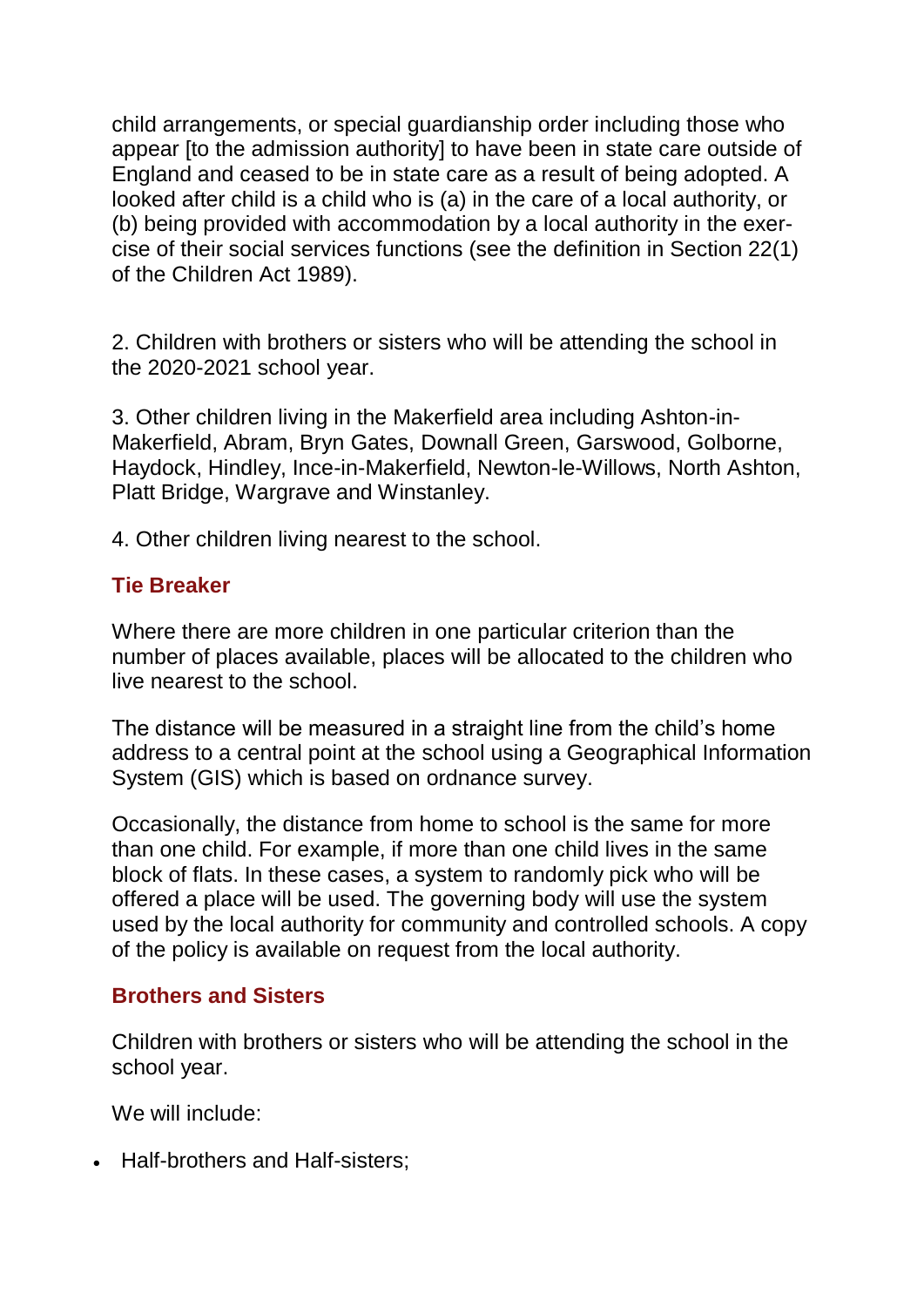- Stepbrothers and Stepsisters; and
- Foster brothers and Foster sisters, who live at the same address as part of the same family unit.

### **Home Address**

When considering an application, we will use the permanent home address at the closing date for applications. If parents are separated and the child spends time at each parent's address, the address we use for admission to schools is that of the main carer. We use the address of the parent who gets the Child Benefit for this.

# **Waiting List Policy**

Places may become available at a school after the offer date of 1st March 2021. To decide which children have these places, we will:

- Put all children who we refused a place on the waiting list for the school;
- Keep the list in priority order, decided by the oversubscription criteria for the school only;
- Offer places that become available to the next child on the waiting list; and
- Keep the waiting list until the end of the Autumn term 2021.

We cannot take into account the length of time a child's name has been on the waiting, only the admission criteria for the school. This means that your child's position on the list may change if another parent asks to be put on the list and their child has higher priority in the admission criteria.

### **Admission of children outside their normal age group**

Parents may seek a place for their child outside of their normal age group, for example, to a higher year group if the child is gifted and talented or to a lower year group if the child has experienced problems such as ill health.

A decision is made on the basis of the circumstances of each case.

The process is as follows: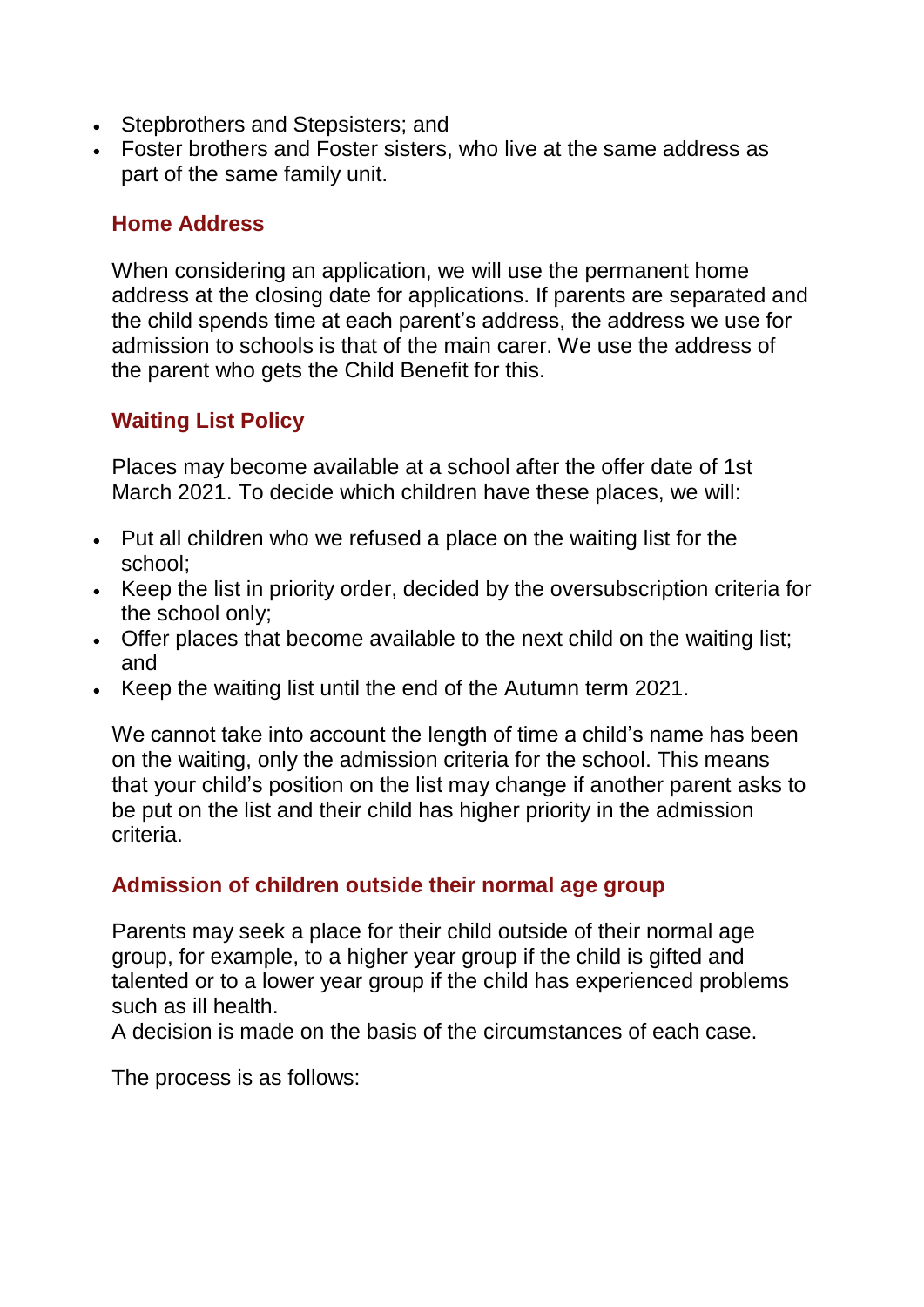# **Stage 1 – Request**

Parents make a formal request to the Local Authority School Organisation Team in writing with any supporting evidence they wish to be considered.

A request for early entry into Year 7 should be made before 31 October in the previous academic year in order to give sufficient time for the case to be considered prior to the offer of school places on 1 March.

A request for in year admission outside of the normal age group should be made on the normal in year transfer form.

### **Stage 2 – Decision**

Requests will be referred to the school to be considered and a decision made.

#### **Stage 3 – Outcome**

Parents are notified of the decision in writing by the School Organisation Team.

### **Request Agreed**

If the request is agreed the application will be considered for the year group requested and ranked alongside any other applications. There is no guarantee that a place will be offered at the preferred school. Parents have a statutory right to appeal against the refusal of a place at a school for which they have applied. This right does not apply if they are offered a place at the school but it is not in their preferred age group. Where a child has been educated out of their normal age group, the parent may again request admission out of the normal age group when they transfer to secondary school. It will be for the admission authority of that school to decide whether to admit the child out of their normal age group.

# **Request Refused**

There is no statutory right of appeal against the refusal of a request for admission outside the normal age group. However, if the parents are dissatisfied they have the right to complain through the Council's complaints procedure for decisions made by the local authority or under